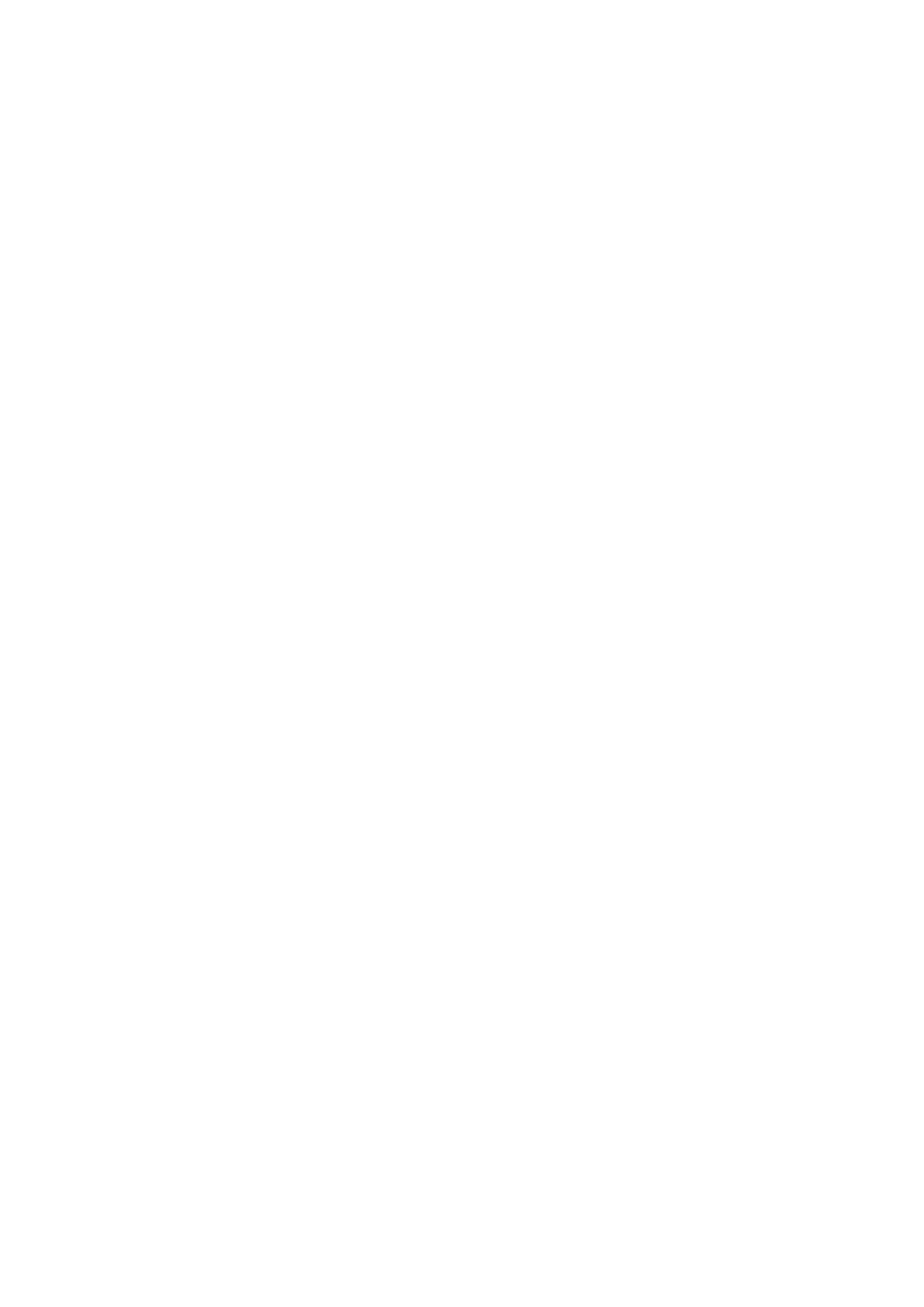## NAVIJET C200E

NAVIJET C200E is a general purpose professional HPC machine, constructed of stainless steel frame with protective top cover. Suitable for cargo hold cleaning and any general cleaning task on board.

Features: 3 ceramic piston, plunger pump • 7.5HP motor, IP 55 insulation, class F, S1 duty • Adjustable unloader valve with by-pass protection • DOL motor starter with overload relay • Automatic start-stop system • Easy maintenance and repair • European product/manufacture.

| <b>Technical Specification</b> |                                                                                                                                                                                    |                  |  |  |  |
|--------------------------------|------------------------------------------------------------------------------------------------------------------------------------------------------------------------------------|------------------|--|--|--|
| Voltage / frequency            | V/Hz                                                                                                                                                                               | 380/50 or 440/60 |  |  |  |
| Working pressure               | Bar/Mpa                                                                                                                                                                            | 210/21           |  |  |  |
| <b>Water Flow</b>              | lpm/gpm                                                                                                                                                                            | 15/3.96          |  |  |  |
| Motor power rating             | kW/HP                                                                                                                                                                              | 5.5 / 7.5        |  |  |  |
| Water inlet temp. (max.)       | $^{\circ}$ C / $^{\circ}$ F                                                                                                                                                        | 60/140           |  |  |  |
| Dimensions                     | mm                                                                                                                                                                                 | 640 x 500 x 850  |  |  |  |
| Weight                         | kg                                                                                                                                                                                 | 62               |  |  |  |
| Standard accessories           | 10mtr hp hose • 10mtr electric cable • Spray gun • Double lance c/w nozzles<br>• Auto start-stop device • 3 phase motor starter c/w thermal overload relay<br>• Water inlet filter |                  |  |  |  |

### MAR 3016

MAR 3016 is a general purpose professional HPC machine, constructed of epoxy treated frame, with stainless steel top cover, suitable for any general cleaning task on board.

Features: 3 ceramic piston, plunger pump • 5.5HP motor, IP55 insulation, class F, S1 duty • Adjustable unloader valve with by-pass protection • DOL motor starter with overload relay • Automatic start-stop system • Easy maintenance and repair • European product/manufacture.

| <b>Technical Specification</b> |                                                                                                                                                                                                      |                  |  |  |
|--------------------------------|------------------------------------------------------------------------------------------------------------------------------------------------------------------------------------------------------|------------------|--|--|
| Voltage / frequency            | V/Hz                                                                                                                                                                                                 | 380/50 or 440/60 |  |  |
| Working pressure               | Bar/Mpa                                                                                                                                                                                              | 160/16           |  |  |
| <b>Water Flow</b>              | $\text{lpm/gpm}$                                                                                                                                                                                     | 14/3.70          |  |  |
| Motor power rating             | kW/HP                                                                                                                                                                                                | 4.0 / 5.5        |  |  |
| Water inlet temp. (max.)       | $^{\circ}$ C / $^{\circ}$ F                                                                                                                                                                          | 60 / 140         |  |  |
| <b>Dimensions</b>              | <sub>mm</sub>                                                                                                                                                                                        | 600 x 380 x 440  |  |  |
| Weight                         | kg                                                                                                                                                                                                   | 48               |  |  |
| Standard accessories           | 10mtr hp hose • 10mtr electric cable • Spray gun • Double lance c/w nozzles<br>Chemical injector • Auto start-stop device • 3 phase motor starter c/w thermal<br>overload relay • Water inlet filter |                  |  |  |

## SPARE PARTS

Marichem keep stocks readily available for all its high pressure cleaning machines. Consult the user's and technical manuals of your machine for the spare part required and contact your sales representative for any query you may have.

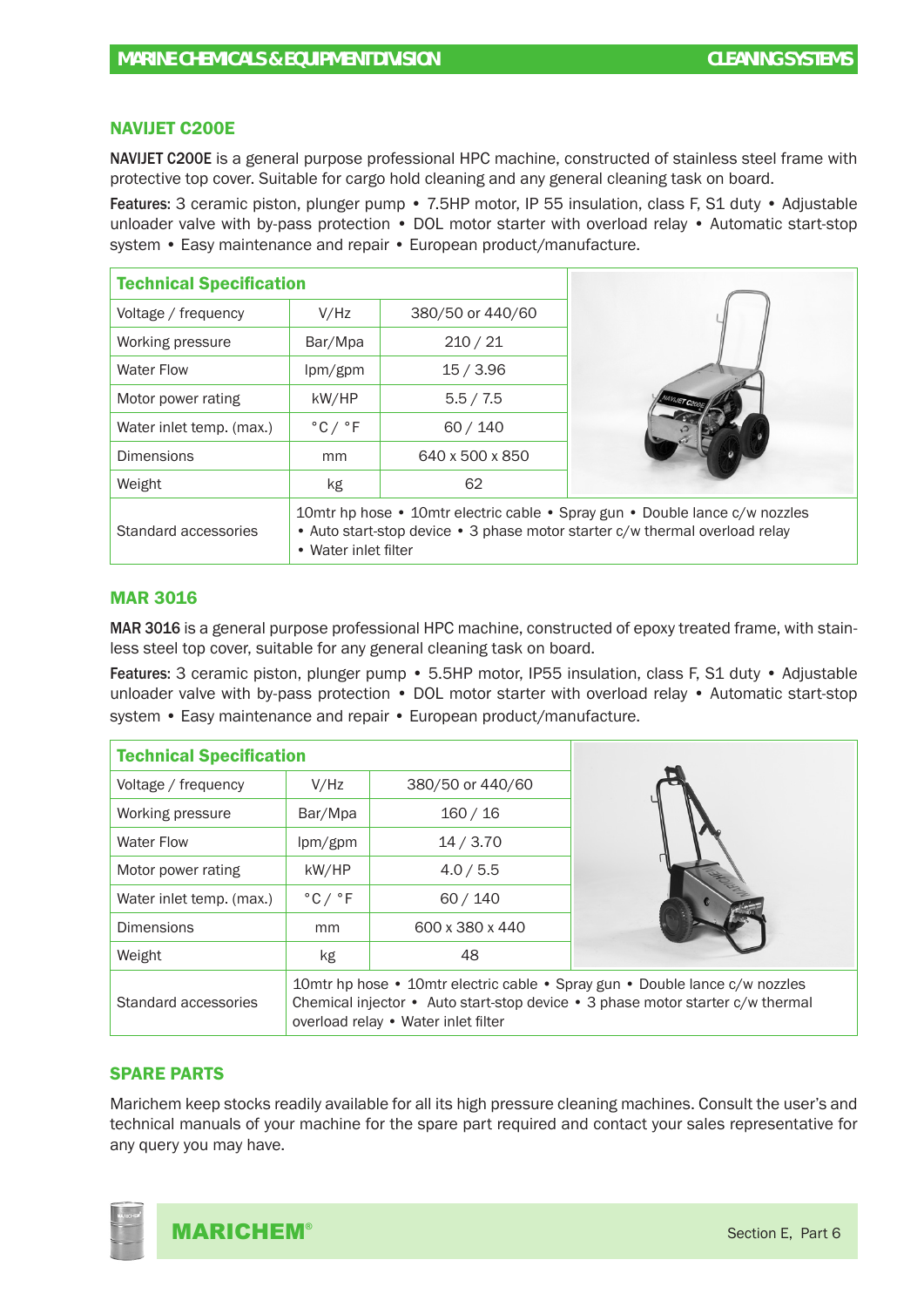# **ACCESSORIES**

A wide range of optional accessories are available for expanding and improving the performance and usage of Marichem high pressure cleaners.

| Order No | Description                                               | Suitable for use with                          |  |
|----------|-----------------------------------------------------------|------------------------------------------------|--|
| 730331   | Extension cable, 50mtr c/w connectors IP67 - 16Amps       | MAR 3016<br>NAVIJET 200<br>NAVIJET 300         |  |
| 730179   | Extension cable, 50mtr c/w connectors IP67 - 32Amps       | NAVIJET 300                                    |  |
| 730166   | Extension cable, 50mtr c/w connectors IP67 - 63Amps       | NAVIJET 500                                    |  |
| 730201   | HP hose 10mtr, 300bar, c/w connecting adaptor             | MAR 3016                                       |  |
| 730202   | HP hose 15mtr, 300bar, c/w connecting adaptor             | NAVIJET 200                                    |  |
| 730203   | HP hose 20mtr, 300bar, c/w connecting adaptor             | NAVIJET 300                                    |  |
| 730221   | HP hose 10mtr, 500bar, c/w connecting nipple              |                                                |  |
| 730222   | HP hose 15mtr, 500bar, c/w connecting nipple              | NAVIJET 500                                    |  |
| 730223   | HP hose 15mtr, 500bar, c/w connecting nipple              |                                                |  |
| 730141   | Turbonozzle package N200                                  | NAVIJET 200                                    |  |
| 730116   | Turbonozzle package N300                                  | NAVIJET 300                                    |  |
| 730169   | Turbonozzle package N500                                  | NAVIJET 500                                    |  |
| 730190   | Repair Kit for turbonozzle N200                           | NAVIJET 200                                    |  |
| 730189   | Repair Kit for turbonozzle N300                           | NAVIJET 300                                    |  |
| 730158   | Repair Kit for Turbonozzle N500                           | NAVIJET 500                                    |  |
| 730285   | Sandblasting package N200, complete                       | NAVIJET 200                                    |  |
| 730286   | Sandblasting package N300, complete                       | NAVIJET 300                                    |  |
| 730170   | Sandblasting package N500                                 | NAVIJET 500                                    |  |
| 730287   | Chemical injector adjustable, quick connect               | NAVIJET 200<br>NAVIJET 300                     |  |
| 730350   | Slop/Drainage system w/5mtr hose 2"                       | <b>ALL</b><br>(nozzle size to be<br>specified) |  |
| 730196   | Rotating Brush package                                    | MAR 3016<br>NAVIJET 200<br>NAVIJET 300         |  |
| 730197   | Drain/pipe cleaning package w/hose 20mtr<br>& micronozzle | <b>ALL</b>                                     |  |
| 801116   | Telescopic pole 8mtr, c/w nozzles                         | MAR 3016<br>NAVIJET 200<br>NAVIJET 300         |  |
| 801119   | Back belt for telescopic pole                             |                                                |  |

Remark: Conditionally, some of the accessories can be used with other than the hpc machines specified above. As this is subject to technical specifications, please contact us for further advice.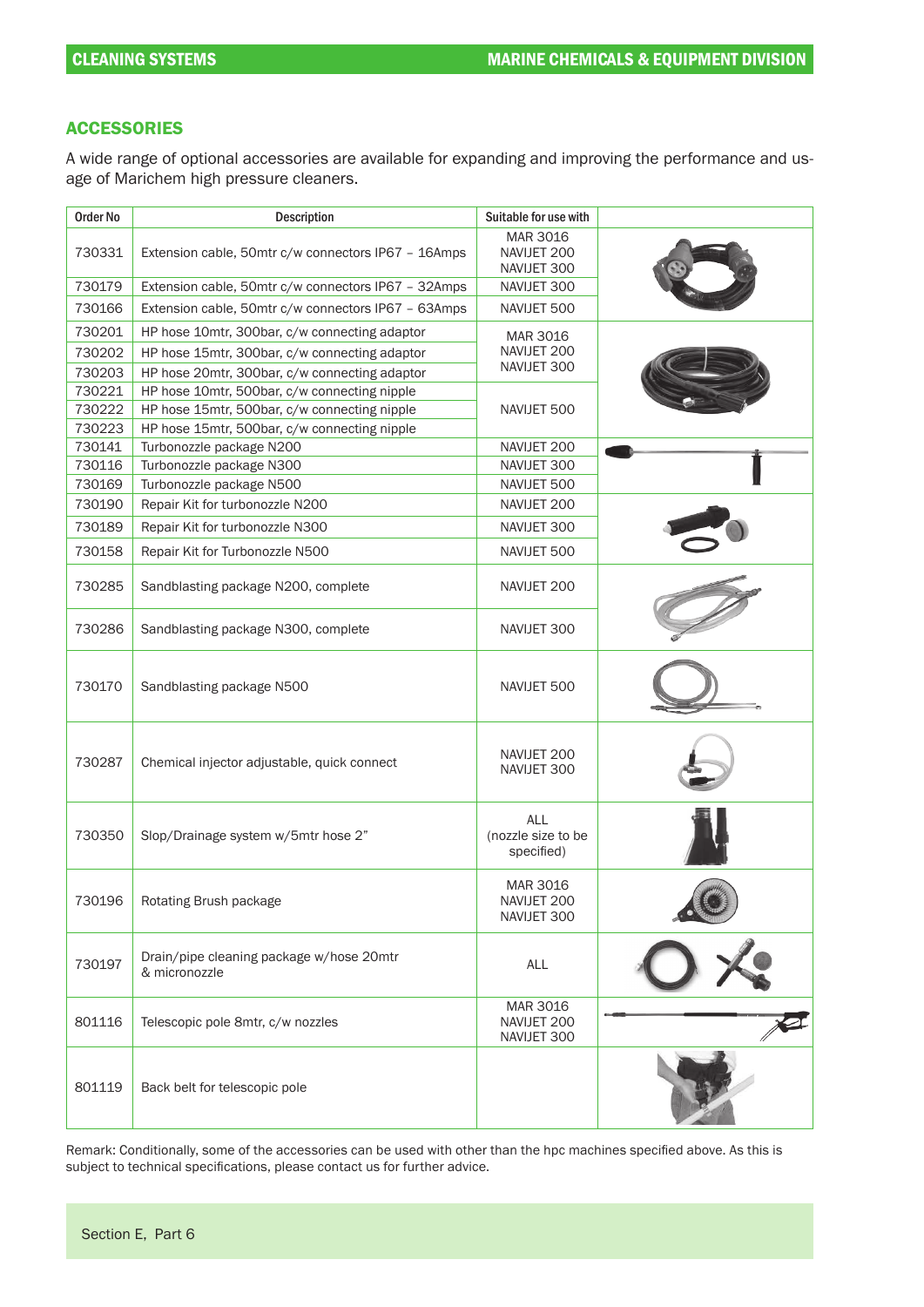### PRESENTATION OF WATER-SAND BLASTING



### PRECAUTIONS

- •It is recommended to shut down the unit when not in use. This way, machine life is elongated and safety conditions are ensured.
- •Biodegradable detergents with pH value between 7 and 12 should preferably be used.
- •The maximum water inlet temperature, must not exceed 60ºC (140ºF).
- •The water supply should be connected to the inlet port by means of a reinforced hose (min. 15 bar/200 psi) with internal diameter of no less than  $13$ mm  $(1/2)$ .
- •The machine must be fed with clean water only. Running the unit without water or with dirty and/or sandy water mixtures, may cause serious damage to the jet system.
- •High–pressure water jet pipes or guns must not be directed against humans and/or sensitive equipment.
- •This machine is built in compliance with the requirements of the current safety regulations. Whatever is the use of any electrical appliance, the user must follow some basic rules:
- 1. To avoid touching electrical parts or components.
- 2. Qualified personnel only must conduct all operations of inspection, maintenance and/or repair.